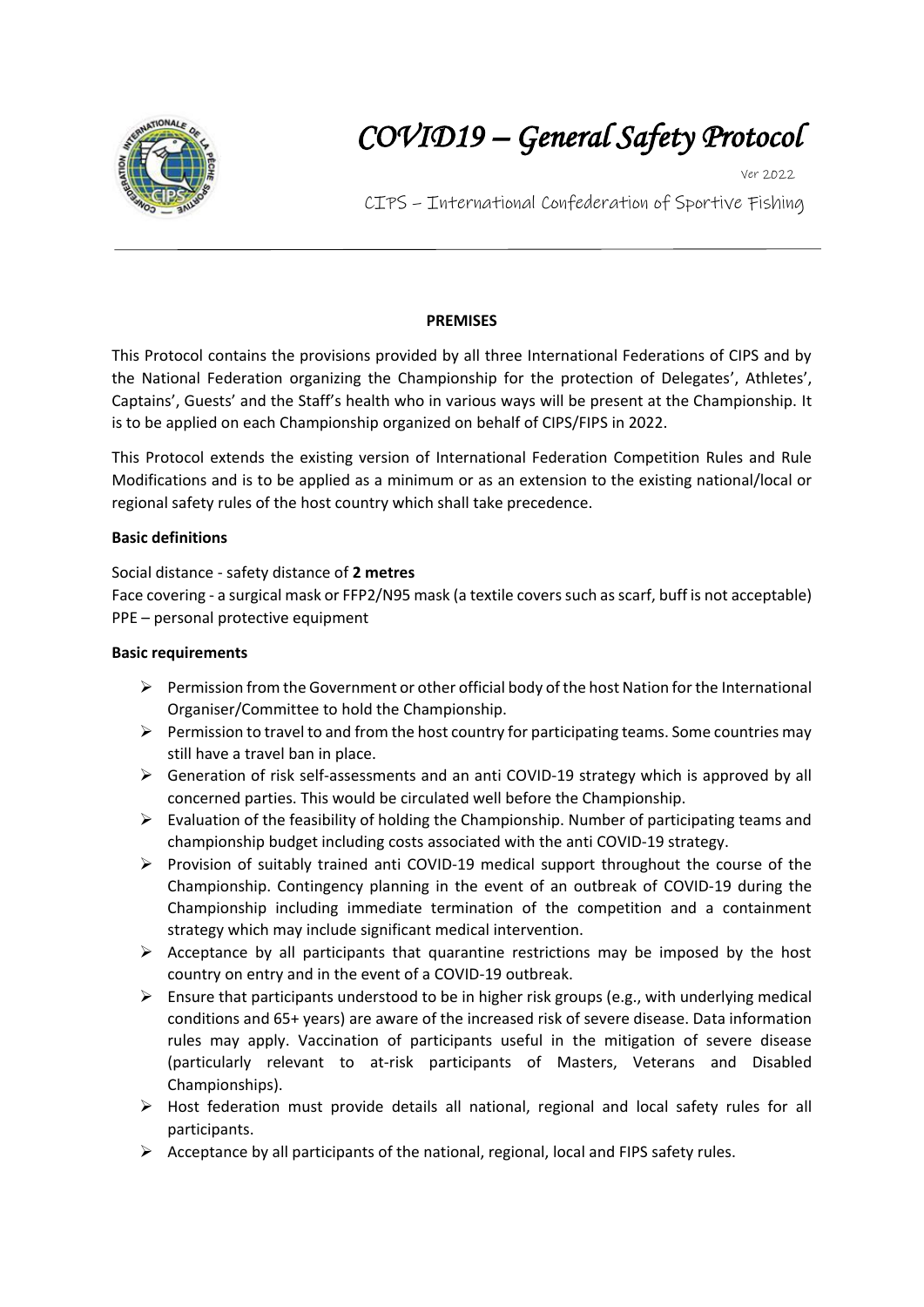- $\triangleright$  All teams to have their own face coverings (including spare ones), hand disinfectants and to form a "safety bubble" for entire event.
- $\triangleright$  All used face coverings, other PPE and disinfecting materials must be disposed of in a secure and safe manner.

## **1. REGISTRATION**

Registration must be carried out in a dedicated registration room. The organizer must provide disinfectants (e.g. hand sanitizer fluid) at the entrance to the room. The wearing of face covering is mandatory during the registration process. **Only 1 dedicated person** per team (ideally captain/manager) can register the team. All participants should hold Digital COVID-19 Certificate, delivered after vaccination against COVID-19 or after recovering from COVID-19.

All those who do not possess a valid COVID-19 certificate (green pass) must provide evidence of a negative COVID-19 test (level determined by national/local or regional safety policy) within 72/48 hours of registration.

Prior to registration teams are obliged to send to the organizers:

- application forms (by the deadline provided);
- signed **Covid-19 Self-declaration** form (attached to the application and published on the websites of CIPS and FIPS) of each participant. It will be acquired by the Representative of International Federation present and 14 days after the championship, in compliance with the privacy regulation, it will be responsibility of International Federation to dispose them;
- correct names of team members + official reserve;
- all official documents regarding COVID-19 tests and vaccinations (if required by the organizer).

## **2. COVID MANAGER**

The organizing Committee of National Federations hosting the event must appoint a COVID Manager who is responsible and accountable for:

- coordination of preventive measures and prompt medical intervention;
- controlling and implementation the provisions of this Protocol;
- verification of compliance of the provisions implemented in the protocol and the supplementary ones, referring to the venue within which the competition takes place;
- allocation of a dedicated place/room for isolation of positive cases.

He/she is acting as a single point of contact with the local/regional medical authority. Contact on the COVID Manager shall be provided early in advance by the organizer respectively published on the website of the Championship.

## **3. CONTINGENCY PLAN FOR THE COMPETITION DAYS**

All participants should hold Digital COVID-19 Certificate, delivered after vaccination against COVID-19 or after recovering from COVID-19. Any participants that do not hold the above-mentioned COVID-19 Certificate should be tested for COVID-19 (level determined by national/local or regional safety policy), the day prior to the first competition day. Evidence of this certificate must be delivered to the organisers in order to be allowed to take part to the competition. Any positive casesto be immediately isolated and excluded from further participation. In the event of any team member/official testing positive then all contacts of that individual would have to self-isolate for 7+ days, if they do not possess the COVID-19 Certificate.

Within 14 days after returning home from the event, if any event participant shows COVID symptoms, and/or receives a positive test result he/she should immediately notify the event Organising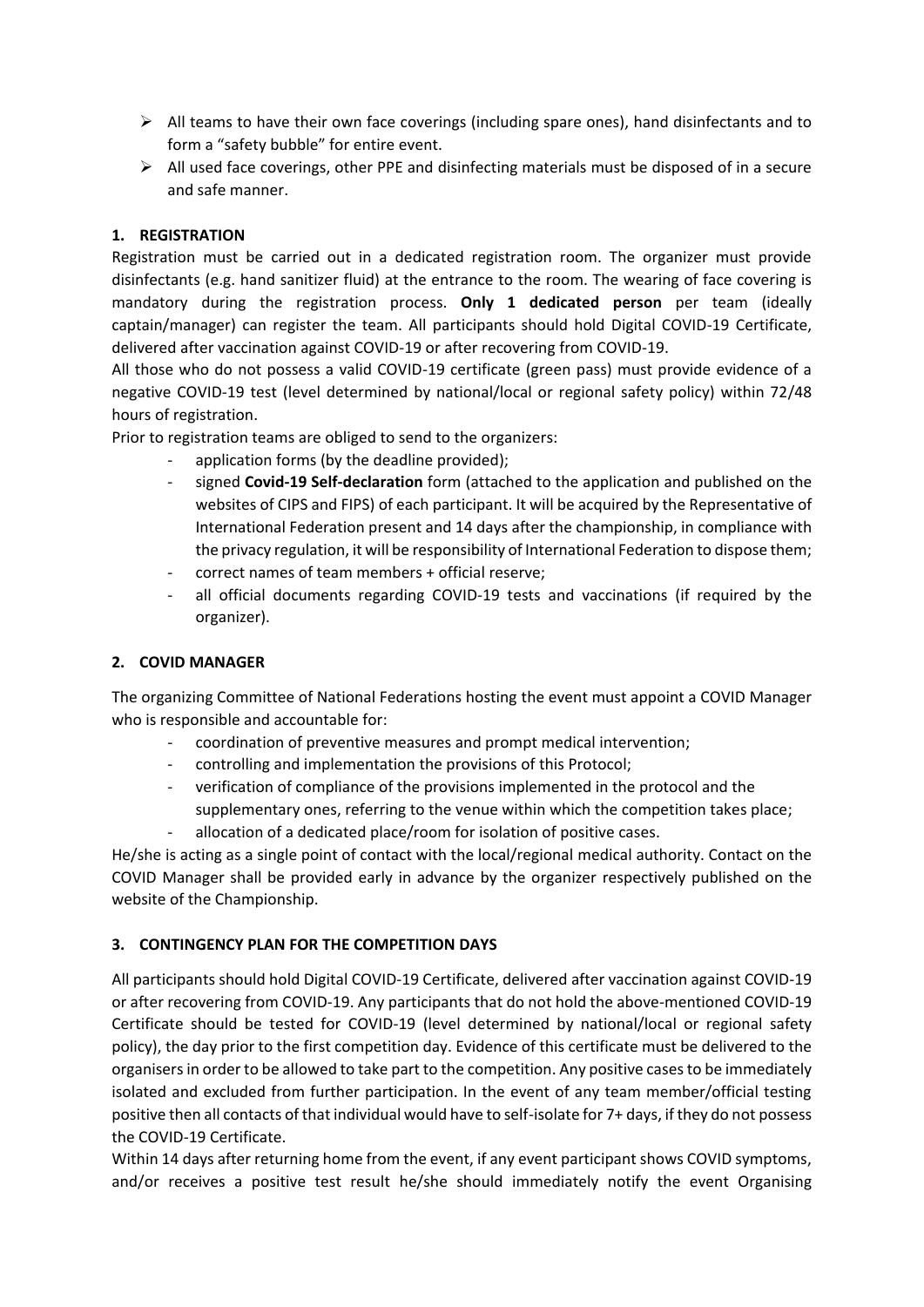Committee and along with details of his/her close contacts retrospectively during the event in order the contact trace procedure can be applied.

**The costs related to the COVID-19 tests and to the extension of the stay due to quarantine measures as well as any costs for health care are entirely borne by the persons involved.**

### **4. HOTEL**

The organizer/hotel must provide all necessary disinfecting materials in the hotel. The wearing of face covering is mandatory during the entire stay in common areas and restaurants except for the consumption of food and drink. Communal meals and drinks must be served and consumed at the table (**no** self-service buffet). Each team must have its own dedicated table for the entire duration of the event. Full compliance with the safety rules provided for restaurants, bars and hotels must be strictly followed. Team members must stay at the table for duration of meal in the restaurant. Packed lunches for competition days are to be provided. Only one dedicated person (ideally captain/manager) will come to collect the packed lunches in boxes for his/her whole team. After any excursion, each participant's temperature will be tested with an infrared non-contact thermometer before entering the hotel. **No** socializing among team residents in the hotel is allowed.

## **5. SPECTATORS**

All spectators must comply with host country/region COVID-19 regulations.

### **6. CAPTAINS' MEETINGS**

A large room with chairs at a social distance from other must be provided. At the entrance to the meeting room each participant must disinfect his/her hands using the provided fluid. Only one team representative can take part at the Captains' meeting. Participants must possess Digital COVID-19 Certificate, delivered after being vaccinated against COVID-19 or after recovering from COVID-19. All those who do not possess a valid COVID-19 certificate (green pass) must provide evidence of a negative COVID-19 test (level determined by national/local or regional safety policy) within 72/48 hours of registration.

Inside the meeting room, staggered seats and staggered rows must be provided, with special signs on the prohibited seats to ensure social distancing. The number of seats must be adequate for the number of participants and no one can participate in the event while standing in the hall. The distance between one speaker and another on the chairman's table is 2 m.

The use of hand-held/mobile microphones is not allowed. In order to reduce meeting time, the captains of each team must have previously checked and signed off the list of their competitors' data and have declared their reserve (at registration). The results of the draw and rankings will be made available to participants only via the Internet (to avoid any concentration of people, there will **no**  information board available). To minimize movement within a room, the FIPSed Representatives will be carry out the manual draw instead of the captains. A virtual captains' meeting is an option and will be at the discretion of International Organizer and FIPSed Representatives.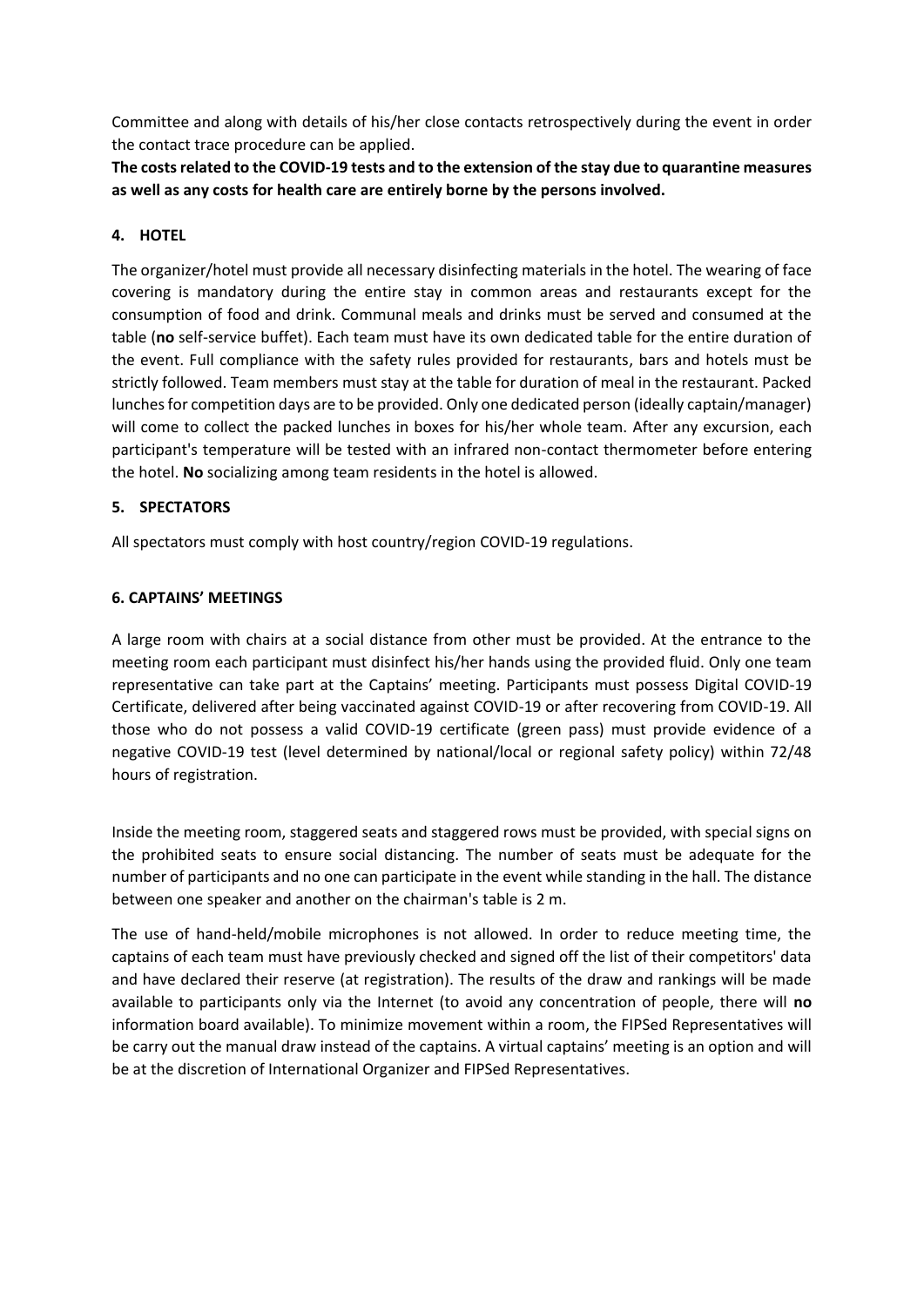#### **7. CEREMONIES**

The opening ceremony must be done outdoors, in a large place, taking care the respect of the necessary distance between all participants and to keep the mask for the duration of the event, which must be as short as possible. The formal declaration of opening of the championship made by the FIPSed Delegate and the speech of local Authorities is the minimum request.

During the closing ceremony, whether it takes place outdoors or indoors, it will be mandatory to wear face covering and maintain a social distance.

Medals and the trophies will be placed on a table near the podium and each competitor, called, will take his/her medal and trophy before going to the podium. The disinfection of hands and exposed surfaces beforehand is strongly recommended. The use of hand-held/mobile microphones is not allowed. Only static/fixed microphones are permitted and must be thoroughly disinfected before their use by individual speakers.